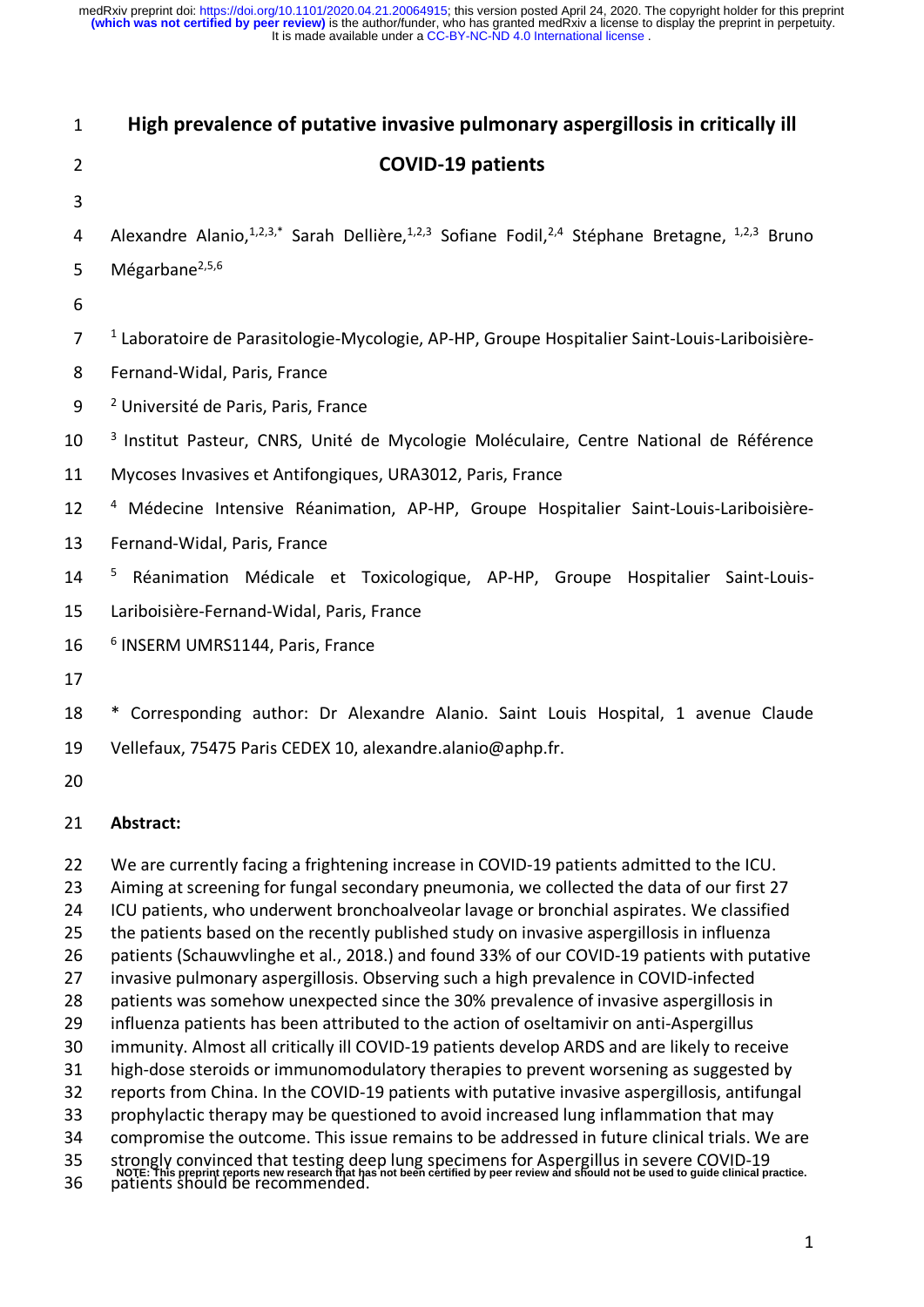About 5% of coronavirus disease 2019 (COVID-19) patients require intensive care unit (ICU)  $\_$  management.<sup>1</sup> In the ICU, these patients are at high risk of developing secondary infections 39 including invasive pulmonary aspergillosis (IPA).<sup>2</sup> First reported with H1N1 influenza, IPA represents a frequent (20-30%) and early-onset complication (median, 3 days post-ICU admission) in critically ill influenza patients leading to enhanced illness severity and mortality 42 rate (40-60%).<sup>3,4</sup> Interestingly, most influenza-associated IPA cases were observed in non- immunocompromised patients, thus questioning the applicability of the EORTC-MSG 44 consensus criteria used largely to define aspergillosis in immunocompromised patients.<sup>5</sup> Therefore, in the ICU patients without the usual risk factors, a clinical algorithm to discriminate *Aspergillus* colonization from putative IPA was recently developed based on mycological criteria combining visualization and culture of *Aspergillus* from respiratory 48 specimens and galactomannan detection in the bronchoalveolar lavage (BAL) and serum.<sup>4,6</sup>

 Paralleling what has been reported in influenza patients, we designed this prospective observational bi-center study to investigate the risk of IPA in critically ill COVID-19 patients, especially since these patients were likely to receive immunomodulatory therapies. The 52 patients were classified using the influenza-associated IPA criteria in the ICU<sup>4</sup> completed with beta-D-glucan measurement and quantitative real-time PCR (qPCR) in BAL. Putative IPA was considered if one of the following conditions was met, i.e. 1- presence of *Aspergillus fumigatus* in culture; 2- BAL galactomannan index >0.8 AND beta-D-glucan >80 pg/mL; 3- 56 Aspergillus fumigatus qPCR with quantification cycle <35 in pulmonary specimens;<sup>7</sup> and/or 4- serum beta-D-glucan >80pg/mL AND serum galactomannan index >0.5. Of note, direct examination of respiratory specimens was not performed to avoid operator contamination.

 Twenty-seven successive mechanically ventilated COVID-19 patients with pneumonia 60 admitted between March  $16<sup>th</sup>$  and  $28<sup>th</sup>$  to our two ICUs were included (Table 1). Respiratory specimens (20 BALs and 7 bronchial aspirations) were obtained on day 3 [1-6] post- intubation. Putative IPA was diagnosed in 9/27 patients (33%) including six patients validating ≥2 mycological criteria and three patients with only *Aspergillus fumigatus* identification in the respiratory specimen culture. History of hypertension was significantly more frequently reported in the patients with putative IPA than patients without aspergillosis (*p*=0.04). No other significant differences were observed in terms of age, invasive aspergillosis EORTC-MSG risk factors, time between onset of symptoms and intubation and times between onset of symptoms or intubation and *Aspergillus* respiratory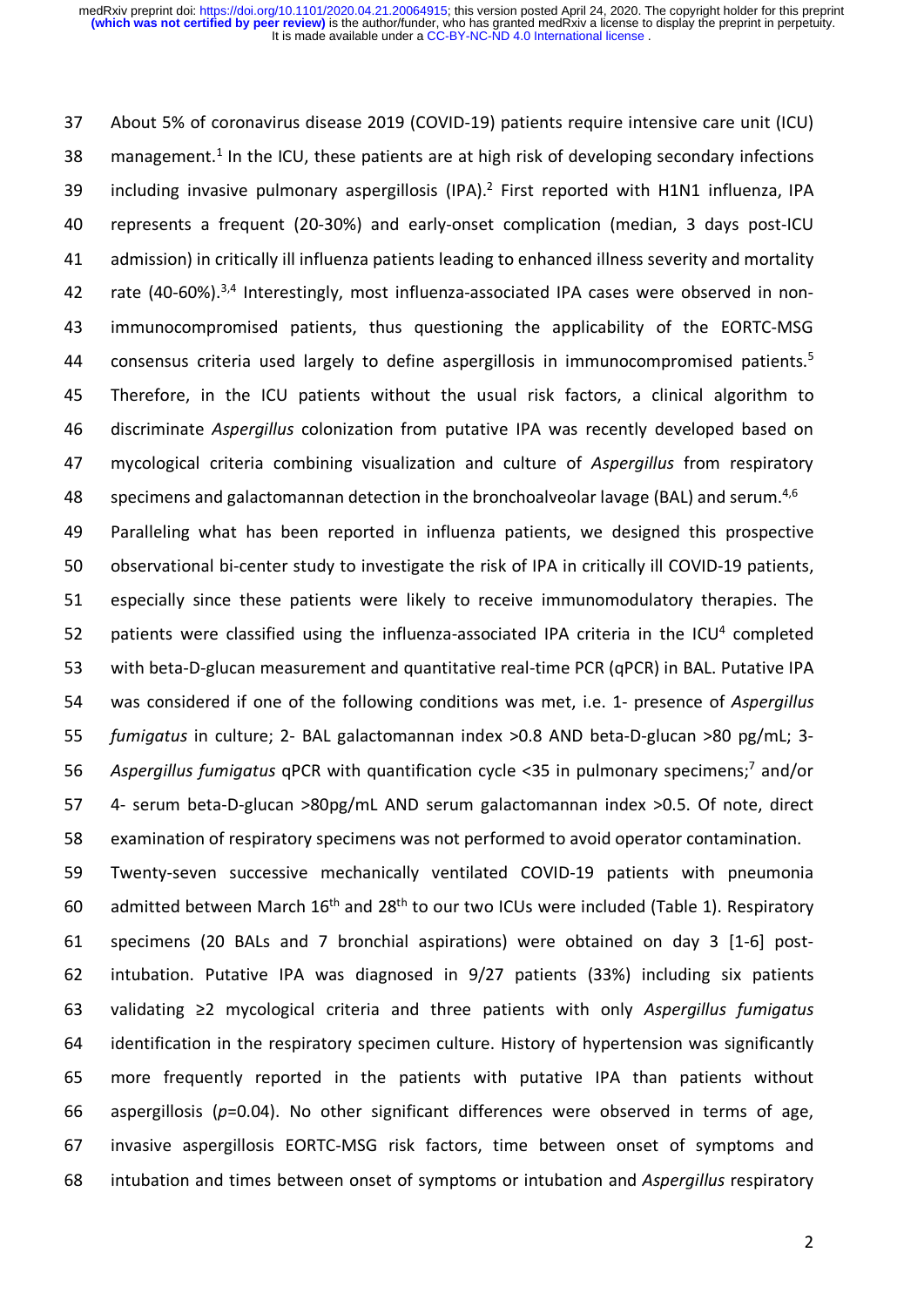specimen collection, ARDS severity, clinical and laboratory data, non-COVID CT-scan images and steroid administration. No other immunosuppressant drug was administered in the ICU. Specific anti-*Aspergillus* therapy was initiated in only one of the nine patients with putative IPA. In this patient initially receiving caspofungin to treat concomitant invasive blood *Candida glabrata* infection, antifungal treatment was switched to voriconazole. No significant increase in fatality rate was observed in the patients with putative IPA (3/9 *versus* 3/18, *p*=0.4), although so far, 2/9 and 8/18 patients are still intubated in each group, respectively.

 Here we found putative IPA in almost one third of our successive critically ill COVID-19 78 patients, at a similar rate to what has been observed in influenza patients.<sup>3,4</sup> Interestingly, when respiratory specimens were positive for *Aspergillus*, serum galactomannan was negative. One case had positive serum beta-D-glucan and galactomannan without *Aspergillus* detection in the BAL. Our findings strongly suggest that mechanically ventilated COVID-19 patients should be systematically screened for *Aspergillus* infection markers. Three of our cases had *Aspergillus fumigatu*s culture with no positive qPCR detection or galactomannan antigen in the BAL. Interestingly, not considering positive culture alone as a 85 diagnostic criterion, by contrast to what is currently accepted, $4,6$  would have resulted in underestimating the frequency of putative IPA (22% rather than 33% in our study).

 Despite similar IPA rates in critically ill COVID-19 and influenza patients, the contribution of *Aspergillus* to the patient presentation in each illnesses may be different. Here, none of our nine putative IPA patients except one received anti-*Aspergillus* treatment. In the treated patient, antifungal treatment was adapted to cover both candida and *Aspergillus* infections. In the IPA group, the three fatalities were not related to aspergillosis but to bacterial septic shock complicated by multiorgan failure.

 Finally, although oseltamivir-induced inhibition of the host neuraminidase activity has been suggested as a possible molecular mechanism leading to anti-aspergillus protective immunity decrease in influenza patients, the exact reasons for increased vulnerability of the COVID-19 patient to *Aspergillus* remain to be determined as well as the *Aspergillus* contribution to COVID-19-reated lung inflammation.

## **Conflict of interest**

The authors declare no conflict of interest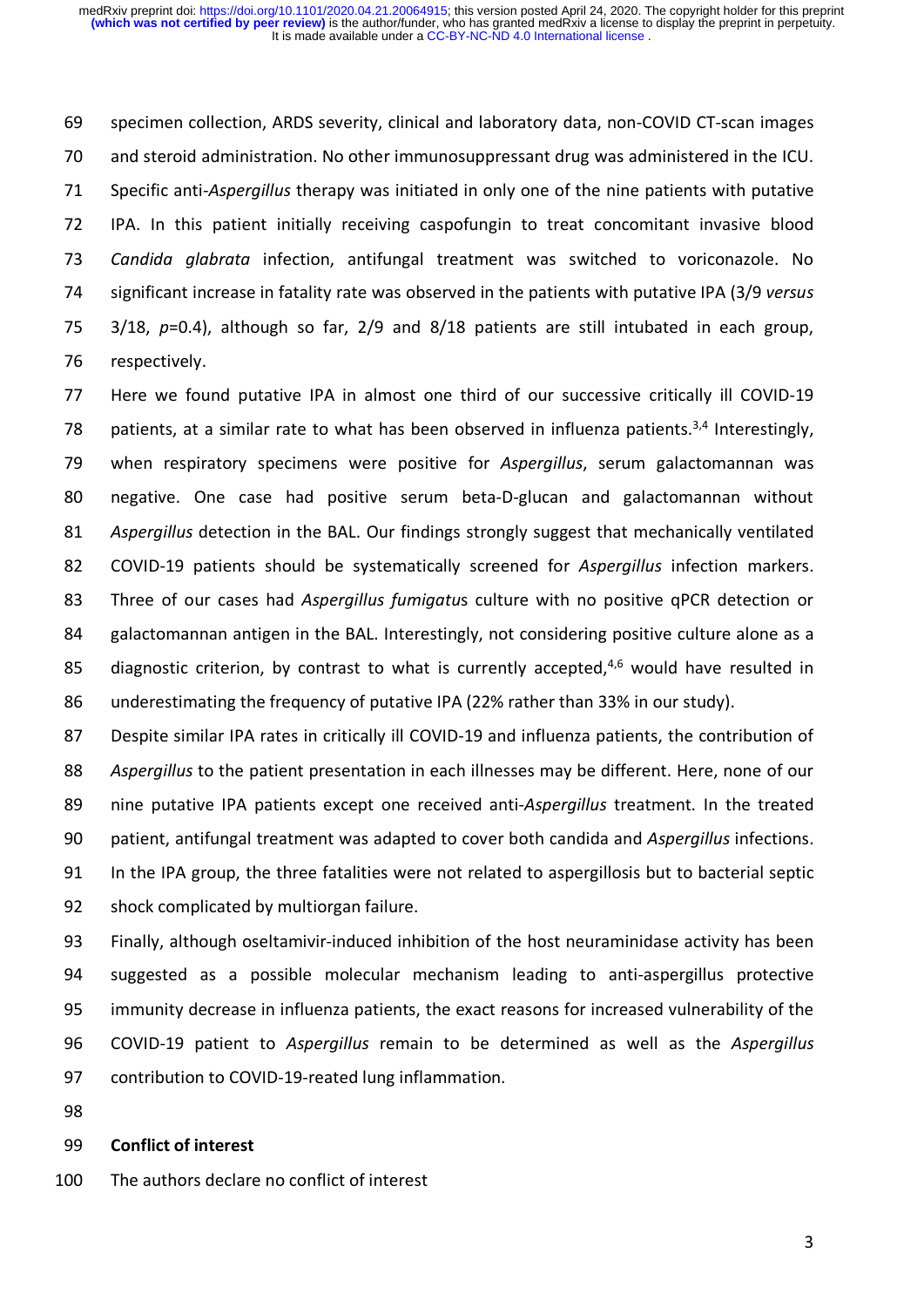## **Ethics**

- This study was part of the French COVID-19 cohort registry conducted by the REACTing
- consortium and directed by INSERM and ISARIC. Our institutional ethics committee
- approved the study (N°, IDRCB, 2020-A00256-33; CPP, 11-20 20.02.04.68737). When
- possible, signed informed consent was obtained from the patients or the next of kin.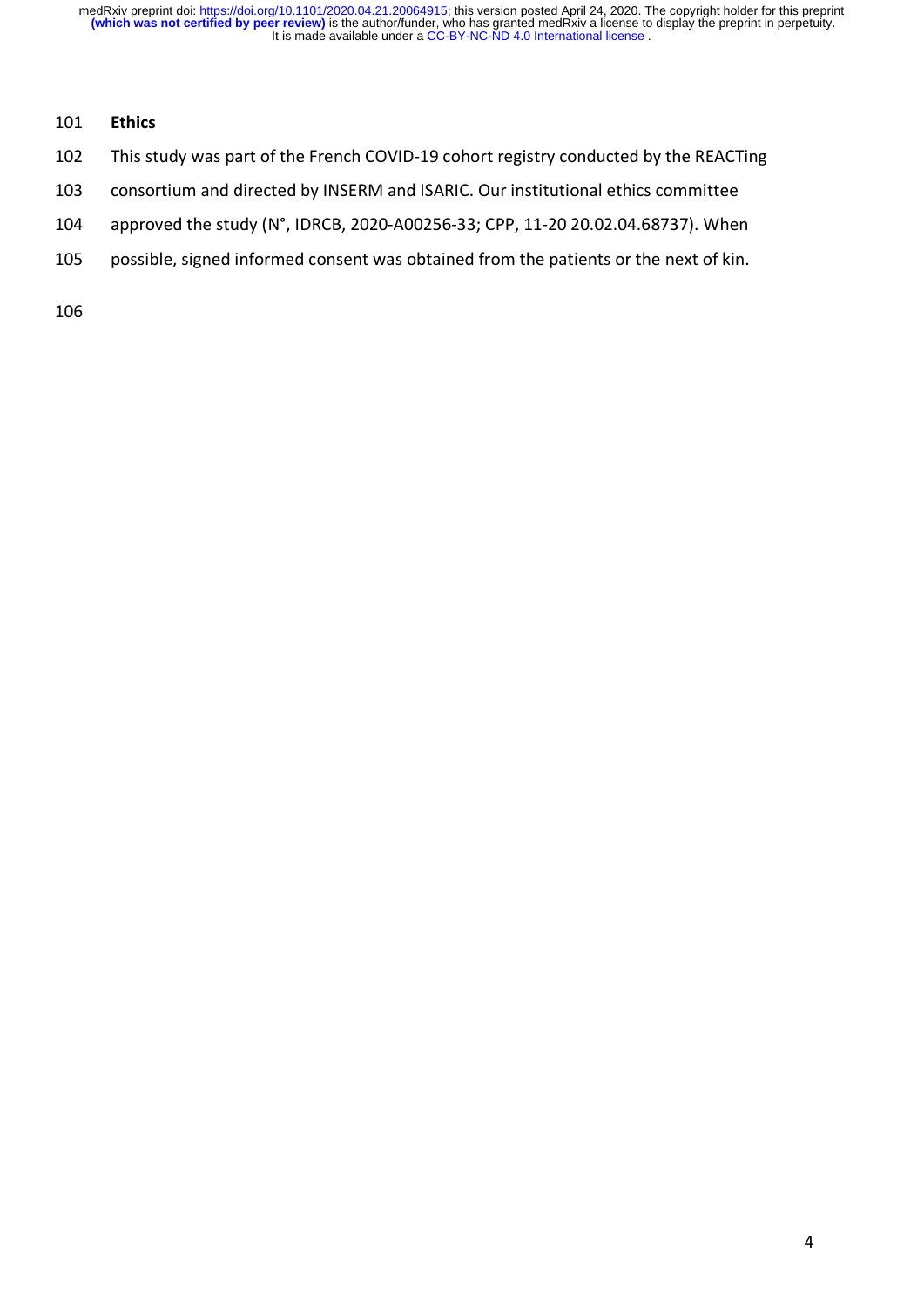## **References**

 1- Wu Z, McGoogan JM. Characteristics of and Important Lessons From the Coronavirus Disease 2019 (COVID-19) Outbreak in China: Summary of a Report of 72 314 Cases From the Chinese Center for Disease Control and Prevention. *JAMA* 2020. DOI:10.1001/jama.2020.2648.

 2- Lescure F-X, Bouadma L, Nguyen D, *et al.* Clinical and virological data of the first cases of COVID-19 in Europe: a case series. *Lancet Infect Dis* 2020. DOI:10.1016/s1473- 3099(20)30200-0.

 3- Wauters J, Baar I, Meersseman P, *et al.* Invasive pulmonary aspergillosis is a frequent complication of critically ill H1N1 patients: a retrospective study. *Intens Care Med* 2012; **38**: 1761–8.

 4- Schauwvlieghe AFAD, Rijnders BJA, Philips N, *et al.* Invasive aspergillosis in patients admitted to the intensive care unit with severe influenza: a retrospective cohort study. *Lancet Respir Medicine* 2018; **6**: 782–92.

 5- Donnelly JP, Chen SC, Kauffman CA, *et al.* Revision and Update of the Consensus Definitions of Invasive Fungal Disease From the European Organization for Research and Treatment of Cancer and the Mycoses Study Group Education and Research Consortium. *Clin Infect Dis Official Publ Infect Dis Soc Am* 2019. DOI:10.1093/cid/ciz1008.

 6- Blot SI, Taccone FS, Abeele A-MV den, *et al.* A Clinical Algorithm to Diagnose Invasive Pulmonary Aspergillosis in Critically Ill Patients. *Am J Resp Crit Care* 2012; **186**: 56–64.

 7- Alanio A, Menotti J, Gits-Muselli M, *et al.* Circulating Aspergillus fumigatus DNA Is Quantitatively Correlated to Galactomannan in Serum. *Front Microbiol* 2017; **8**: 2040.